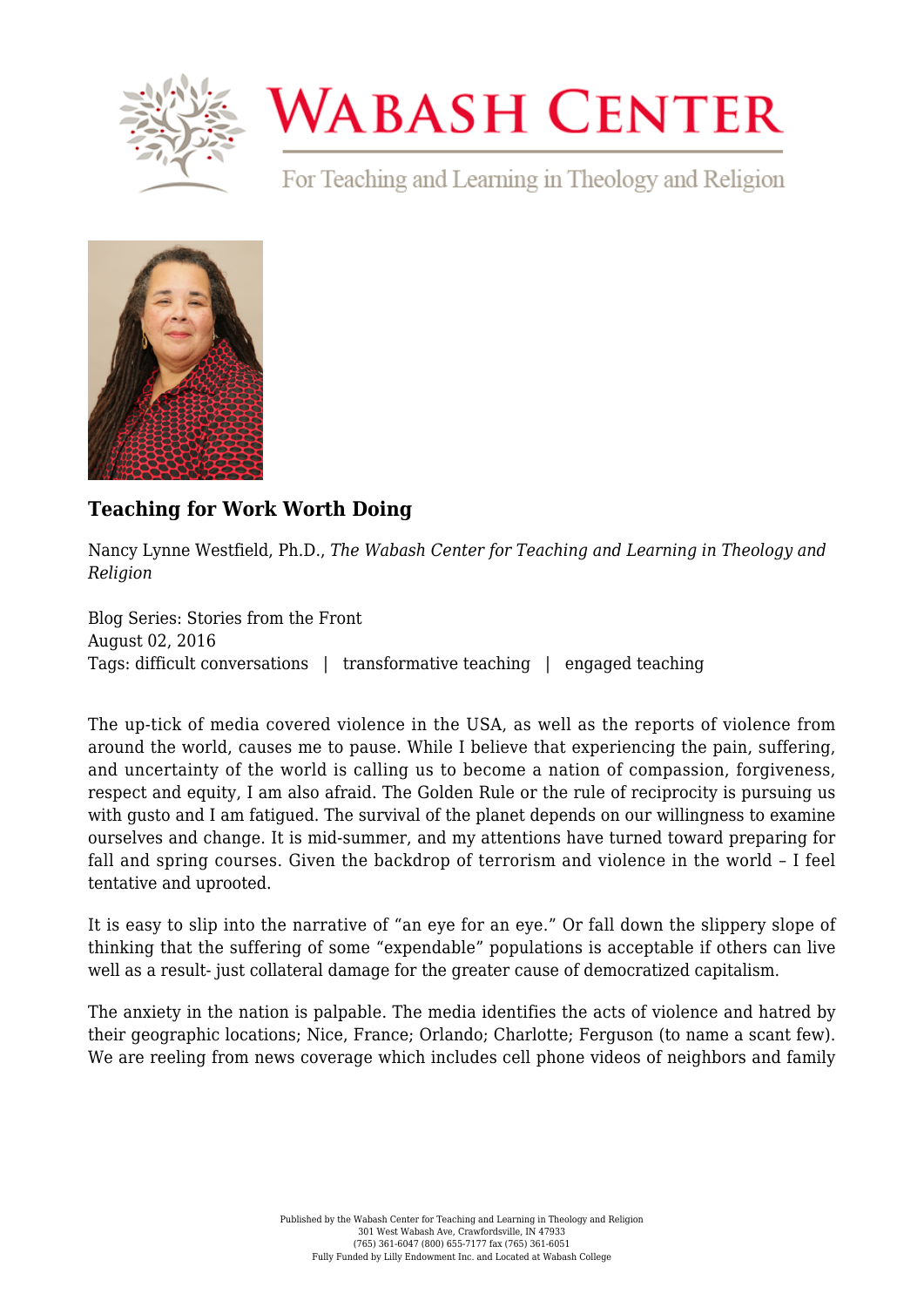members who are shot, mauled, assaulted, maimed and murdered.

Conversations are polarized about police corruption and arrogance. Colleagues, friends, and politicians are writing public letters in response; public manifestos in protest; public statements of dismay and clarion calls for change. I am appreciative that each literary piece is like a musical note in the score for a new symphony of resistance.

In the straining for meaning – comparisons are drawn. Grasping for perspective, people are comparing this 2016 era of violence to the civil rights movement. People are harkening back to the days of blatant assassinations: JFK – 1963, Malcolm X – 1965, King – 1968, Bobby Kennedy – 1968. Others are saying that the flagrant violence dappling the nation is a-day-in-the-life for our brothers and sisters in Israel – or is the everydayness for our brothers and sisters in Beirut and Iraq and Afghanistan. Some people liken the current national violence of 2016 to nights in Watts or Camden or Chicago or Detroit - where nightly gun violence and murder is normal. routine, customary - terrorizing. They use the words of Malcolm X, "… the chickens have come home to roost," as prophetic finger wagging.

The mainstream news routinely including a person who is professing that terrorist attacks cannot change our (U.S.) way of life! The person, usually a white, middle aged, man, proclaims that we must live our lives, keep our habits, and not "let the terrorists win!" I suspect my definition of "terrorists" is more expansive than his.

My 88-year-old father now refuses to attend the Saturday matinee for fear of being shot.

The most piercing uproar and outcry is for - what to do. Thankfully, the counter-narrative is coming on strong. Organizations like #blacklivesmatter and the Samuel Proctor Conference, led by Dr. Iva Carruthers, are diligently, systemically, and effectively working on the issues of violence, corruption and white supremacy in thoughtful, strategic and transformative ways. These organizations are calling us to empathy, compassion, and justice so we all might live and our babies yet-to-be-born might know safety.

As a Drew faculty person, I am thankful for Drew graduates who are on the front lines of the 2016 fight, the 2016 journey toward compassion. An exemplar from Drew is the Rev. Dr. William Barber, II, the President of the North Carolina State Conference of the NAACP and the National NAACP Chair of the Legislative Political Action Committee. When I think of Bill and his tireless work I know I do not teach in vain. Bill's activism and public theology is shaped, not in spite of his theological education, but by his theological education.

With discipline and faith, I tell myself to gather myself - I have to, with intention, keep myself grounded. I force myself to stretch beyond myself.

My impulse, like so many of us, given the events of violence across the world, is TO DO SOMETHING! When I quiet myself and take a breath I re-purpose myself to commit to teach as a service of justice. I am convinced we must marshal our smartnesses/our best minds, our most creative spirits, our best innovators to solve the problems of violence, racism, militarism –